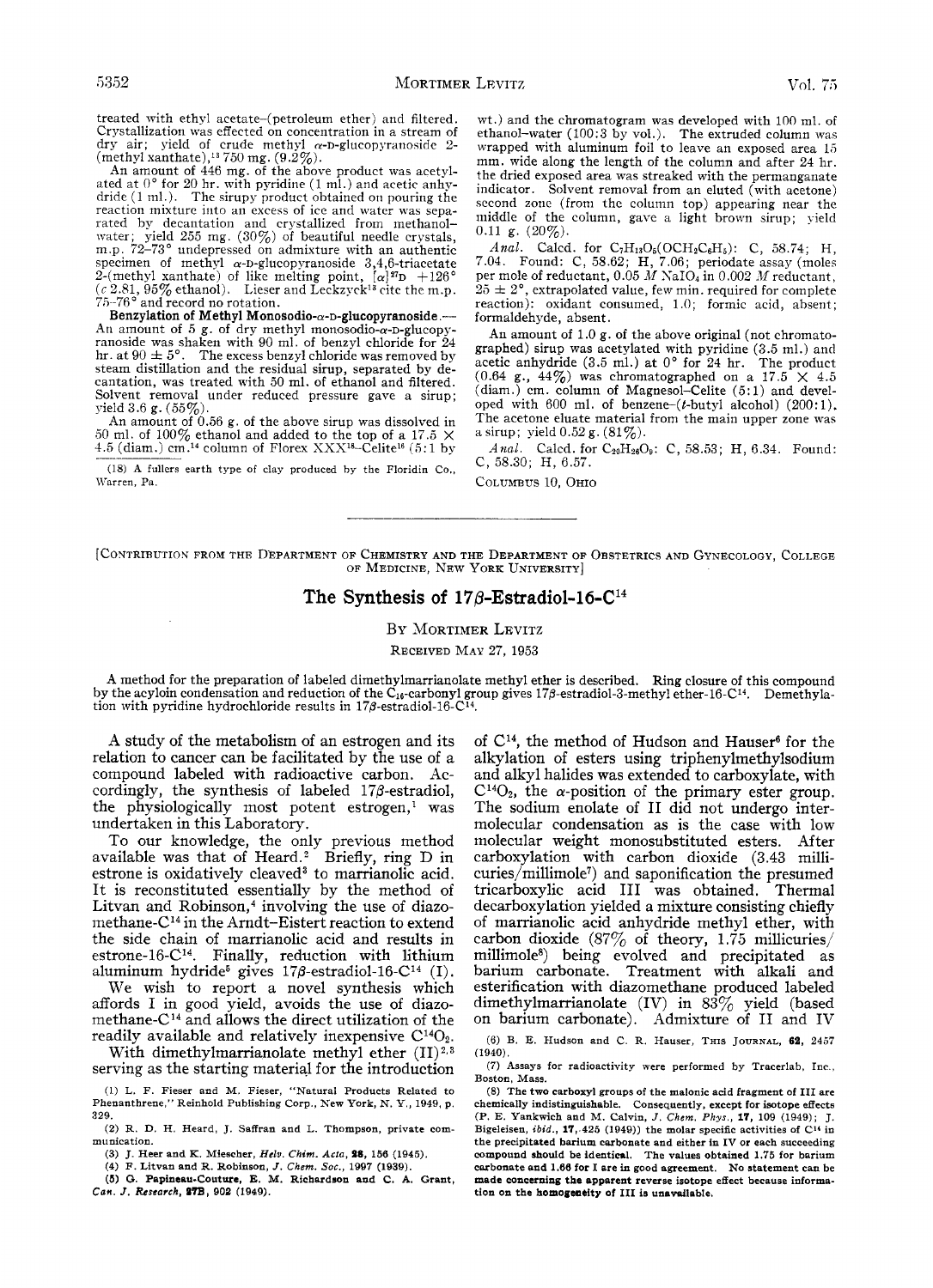

afforded no melting point depression. The identity of the infrared spectra firmly established the structure of IV. The position of the isotopic carbon was unequivocally placed, as depicted, on a mechanistic basis.

By applying the acyloin condensation as worked out by Sheehan and his co-workers<sup>9,10</sup> IV was then cyclized to a ketol, the acetate  $V^{11}$  of which was (9) J. C. Sheehan, R. C. Sodert, L. A. Cohen and R. C. O'Neill,

THIS **JOURNAL,** 74, 6155 (1952). (10) The author wishes to thank Dr. Sheehan for disclosing the experimental details of this reaction in advance of publication.

(11) Subsequent to Dr. Sheehan's publication, we discovered that the 17-hydroxyl has the  $\beta$ -configuration and not the  $\alpha$  as is reported. This structural assignment was unequivocally made **on** the basis of the facts presented later in this paper. Since the completion **of our work,** Dr. Sheehan has **informed ua** that **upon** reinveatigation. thep **too**  feel that the  $\beta$ -configuration is valid.

purified by crystallization. The yield for these two steps was  $77\%$ . The reduction of the C<sub>16</sub>carbonyl to methylene was then effected by treating VI, the diethyl thioketal of  $V,^{12}$  with W-7 Raney nickel.<sup>13</sup> Saponification of the reaction product afforded 17*β*-estradiol-3-methyl ether (VII)<sup>14</sup>  $(66%)$  of sufficient purity after one crystallization to proceed with the last step of the synthesis.

After a few attempts to oxidize VI1 to labeled estrone methyl ether in good yield failed, the possibility of a direct conversion to I was explored. When VII was treated with pyridine hydro-<br>chloride<sup>15</sup> for four hours at 180°, I, m.p. 177.5-178.5°, after one crystallization from  $95\%$  ethanol, was obtained in  $64\%$  yield. The specific activity was 6.1 microcuries per milligram. The diacetate<sup>14</sup> and dipropionate<sup>16</sup> served to characterize I. The melting points agreed with the corresponding derivatives of authentic 17P-estradio1, prepared for direct comparison, and no depression was observed upon admixture. Furthermore, the infrared spectra of the diacetates were identical. The results of a bioassay indicated that subcutaneous injections of a solution of  $0.1 \gamma$  of I in oil compared favorably with similar injections of authentic  $17\beta$ -estradiol in inducing estrus in ten ovariectomized mice. **l7** 

The over-all yield of I based on the weight of barium carbonate was  $28\%$ . The isotopic yield was **13%.** However, if one considers that 517 mg. of barium carbonate of high specific activity (1.75 millicuries/millimole) was recovered, then the isotopic yield was  $25\%$ .

Acknowledgment.-This work was supported mainly by a grant from the National Cancer Institute, U. S. Public Health Service, and in part by the American Cancer Society. The author wishes to thank Dr. Gray H. Twombly for his encouragement and advice throughout the course of the work and Dr. E. Henderson, and the Schering Corporation, for supplying generous quantities of estrone and  $17\beta$ -estradiol.

(12) M. N. Huffman and M. H. Lott, THIS **JOURNAL,** 71,723 (1949).

(13) H. Adkins and H. R. Billica, *ibid.,* 70, 695 (1948).

(14) The melting point of VII (120-121°) differed sufficiently from that reported for VI1 (97-98') and for its a-isomer (109-110°) (A. Butenandt and C. Goergens, *2. physiol. Chcm.,* **148,** 129 (1937)) to warrant an investigation. Reduction of estrone methyl ether with lithium aluminum hydride, a reagent which converts the Cn-carbonyl to  $C_{17}\beta$ -hydroxyl,<sup>5</sup> produced VII. VII was again isolated when the phenolic hydroxyl **in** l7pestradiol was methylated according to the directions of Butenandt. In both cases the melting point was 120-121' and admixture with a sample of VI1 obtained by our synthetic scheme did not depress the melting point. Furthermore, the infrared spectra of the three samples were identical. It appears that we have prepared a higher melting polymorphic modification of Butenandt's compound.

(15) Militating against the use of pyridine hydrochloride, a reagent used for cleaving phenolic ethers (V. Prey, *Ber.*, **75**, 350 (1942)), was the report of Wilds (A. L. Wilds and W. B. McCormack, THIS JOUR-**NAL,** 70, 4127 (1948)) that **4-cyclohexylcyclohexanol** is destroyed by that reagent at 180°. **On** the other hand, the measure of protection afforded the C<sub>17</sub>-hydroxyl by the C<sub>13</sub>-methyl could not be predicted. Controls were run in which the  $17\alpha$  (kindly donated by Dr. T. F. Gallagher) and  $17\beta$  isomers of estradiol were submitted to the conditions of the demethylation reaction. The  $C_{17}\beta$ -hydroxy compound, suffering only a two degree diminution in the melting point, was recovered in  $75\%$  yield. The  $\alpha$ -isomer afforded a colorless oil (80%) which could not be extracted from an ethereal solution with 1.5 *N* sodium hydroxide. The nature of the product(s) from 17a-estradiol is unknown.

(le) **IC.** Miescher and C. Schols, *Hcfs.* **Chim.** *Ada,* **90, 268** (1937). **(17)** Bioassay wan kindly performed **by** Mias **D.** Meisel **of thin**  Laboratory.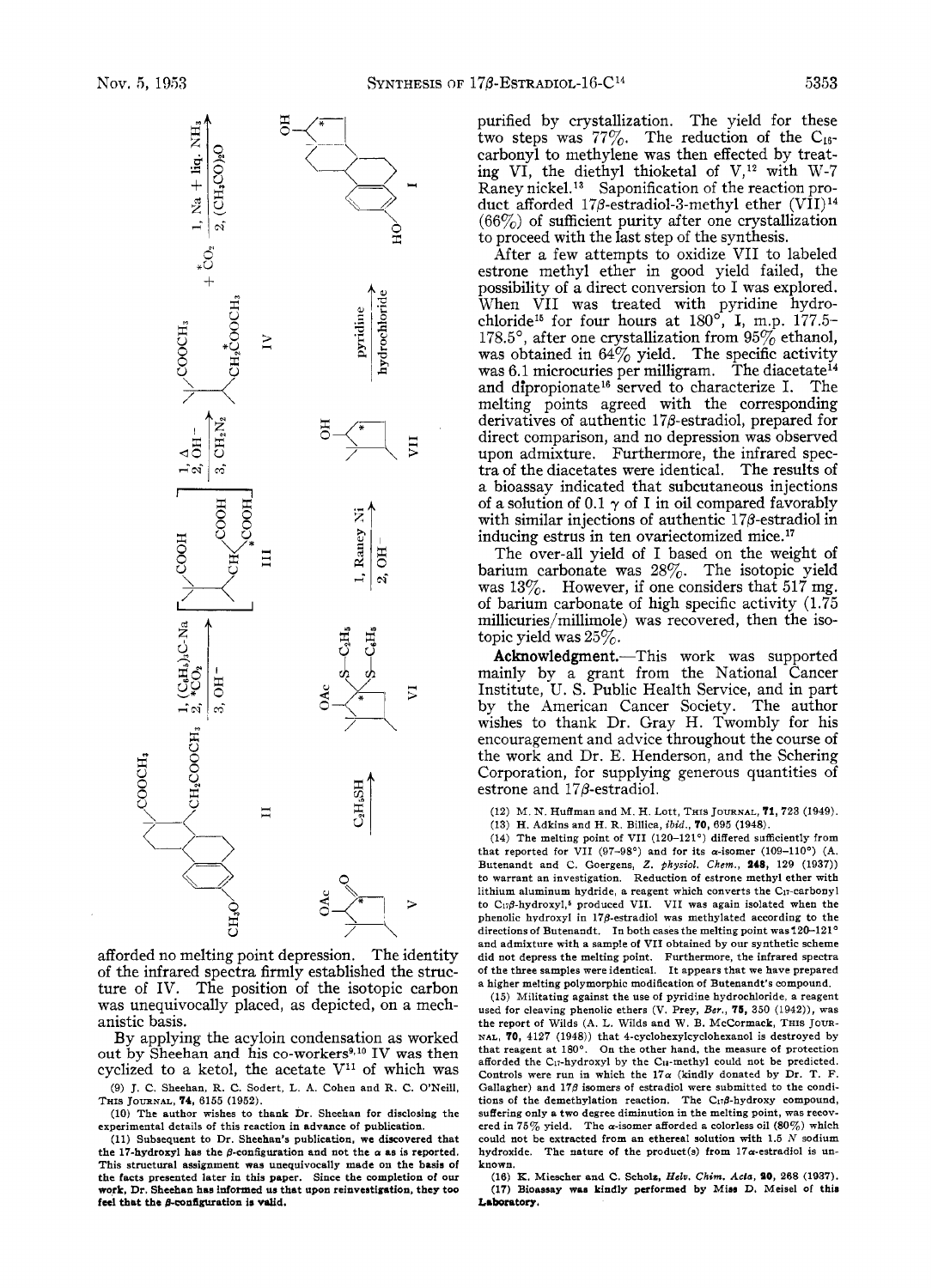#### Experimental<sup>18</sup>

Dimethylmarrianolate Methyl Ether **(11) .-A** mixture of 200 ml. of distilled dimethyl sulfate and a cooled solution of *5* g. of estrone, m.p. *255-258",* in 11. of 30% potassium hydroxide was stirred for 90 minutes at room temperature. After being filtered, washed with water and dried, the es-<br>trone methyl ether<sup>19</sup> (5.2 g.), m.p. 171-173<sup>°</sup>, was converted to the corresponding marrianolic acid. The directions of Heer and Miescher20 were followed except that 5.2 g. of estrone methyl ether was dissolved in 2 1. of methanol2 prior to hypoiodite treatment. After one crystallization from dilute methanol the diacid, m.p. 190-194', was converted with ethereal diazomethane to 11. Purification by chromatography on silica gel, using a *25%* solution of dry ether in petroleum ether  $(m.p. 30-60°)$  to elute, and one crystallization from dilute methanol afforded  $3.8$  g.  $(60\%)$ , m.p.  $75.5 - 76.5$ °

Labeled Dimethylmarrianolate Methyl Ether  $(IV)$ .—Th apparatus was essentially that described in "Isotopic Carbon"21 with two modifications. **A** 60-ml. erlenmeyer flask sealed below the ground-glass joint to a small funnel, with a stopcock interposed, served as the carbon dioxide genera-<br>tor. A 25-ml. round-bottom flask sealed directly to the A 25-ml. round-bottom flask sealed directly to the manifold near the top of its long neck was the reaction vessel. The flask was covered with a tight fitting rubber-capped stopper of the type used for serum bottles after being charged supper of the 1.20 g. (0.00333 mole) of II and a glass-enclosed iron<br>nail as a stirrer. Three millimoles (592 mg.) of barium carhair as a stirrer. Three minimoles ( $592 \text{ mg}$ .) or barium car-<br>bonate containing 10.3 millicuries of  $C^{14}$  was then placed in the generator.

Prepurified nitrogen was admitted into the evacuated system when it proved to be free of leaks. The diester was system when it proved to be free of leads of magnetic stirring, in *5 ml.* of dry ether injected with a hypodermic syringe. Next there was ether injected with a hypodermic syringe. Next there was injected a solution of 0.00330 mole of triphenylmethylsodium22 in 14.7 ml. of ether. After stirring for five minutes at room temperature the orange solution was surrounded by a Dry Ice-bath and the system was evacuated with an oil-pump. Carbon dioxide was generated by cautiously admitting 60% perchloric acid into the flask, care being taken to exclude air. Stirring was resumed after removing the ice-bath. Upon warming, a suspension separated, which partially dissolved when room temperature was reached. The mixture was replaced in the ice-bath and once again<br>allowed to come to room temperature with stirring. This allowed to come to room temperature with stirring. process was repeated a second time, the generator being gently heated to dissolve the salts.

The ether solution was extracted twice with dilute acetic acid and then five times with  $5\%$  sodium carbonate. The dried neutral material was dissolved in a *5%* solution of drv ether in petroleum ether (b.p. 30–60°) and chromatographed on 10 g. of silica gel to yield 683 mg. (0.00280 mole) of triphenylmethane, m.p. 90.5-92.5'. Further elution with a  $25\%$  solution resulted in the recovery of  $190$  mg. of starting material II, m.p.  $70.5-74$ °.

The combined sodium carbonate extracts were acidified with dilute hydrochloric acid and the ether-extracted acid washed with water. The residue, after evaporation of the solvent, was refluxed in a solution of 7.5 g. of potassium hydroxide in 20 ml. of water containing 12 ml. of methanol<br>for two.hours. Most of the methanol was distilled and 50<br>ml. of water added. The acidic material III, isolated as<br>described above, was a finely divided white powde described above, was a finely divided white powder when the last trace of ether was removed. It was heated in an oil-<br>bath while a slow stream of nitrogen passed over and through a 0.5 *N* solution of carbonate-free sodium hydroxide. The evolution of gas commenced at 168". The temperature was maintained at 180" for one hour. Nitrogen flushing was discontinued after an additional hour at room temperature. The carbonate was precipitated with barium chloride to afford 517 mg. (87%) of barium carbonate with *a* specific activity of 8.9 microcuries per milligram.

The residual yellow glassy substance was refluxed for 90 minutes in a solution of  $2 \text{ g}$ , of potassium hydroxide in 10 ml. of water and 3 ml. of methanol. **An** ethereal solution of the acidic material isolated in the usual way was treated with an excess of diazomethane. The ether was washed successively with 1 *yo* hydrochloric acid, water and saturated sodium chloride. The yellow waxy solid obtained upon evaporation of the ether was chromatographed on 10 g. of silica gel. The radioactive *25%* ether in petroleum ether eluates were combined and evaporated to yield 898 mg.  $(83\%$ based on barium carbonate) of IV, m.p. 73–75.5°. Admix-<br>ture with II did not depress the melting point. The infrared spectra measured on the Baird double-beam spectrophotometer were identical.

**3-Methoxy-17p-acetoxy-l6-keto-l,3,5(** lO)-estratriene-16-  $C^{14}$  (V).—According to the directions of Sheehan,<sup>9,10</sup> 898 mg. of IV was submitted to the acyloin condensation. The crude ketol, m.p. 166–172°, was converted to the acetate  $\rm V$ . One crystallization from  $95\%$  ethanol afforded  $660$  mg.  $(77\%)$  of V as short white needles, m.p. 150.5-152°. The analytical sample melted at 153–154 $^{\circ}$ 

*Anal.* Calcd. for  $C_{21}H_{26}O_4$ : C, 73.6; H, 7.6. Found: C, 74.0; H, 7.7.

Diethyl Thioketal of V  $(VI)$ .-This was prepared from GGO mg. of V, using *25* id. of ethyl mercaptan, 0.0 g. of freshlv fused zinc chloride and 1.2 g. of anhydrous sodium sulfate as descrioed by Huffman and Lott.12 One crystallization from 15 ml. of  $95\%$  ethanol afforded 785 mg.  $(91\%)$  of VI as white needles, m.p. 133-135.5°. Further crystallization raised the melting point to 137-138'.

*Anal.* Calcd. for C<sub>25</sub>H<sub>36</sub>O<sub>3</sub>S<sub>2</sub>: C, 66.9; H, 8.1; S, 14.3. Found: C, 67.1; H, 7.9; S, 14.1.

178-Estradiol-3-Methyl Ether-16-C<sup>14</sup> (VII) .--The hydro-genolysis<sup>12</sup> of VI was effected with W-7 Raney nickel.<sup>13</sup> The crude solid residue was saponified<sup> $\theta$ </sup> by refluxing it in 50 ml of 5% ethanolic sodium hydroxide for two hours. The ml. of  $5\%$  ethanolic sodium hydroxide for two hours. volume was reduced to 10 ml. and the precipitate thrown out with 75 ml. of cold water. The solid was filtered, washed with water and crystallized once by first dissolving it in 0.4 ml. of warm benzene and then adding 2.5 ml. of hexane. The filtered white needles (370 mg.,  $72\%$ ) melted at 115–116.5°.  $\,$  The analytical sample melted at 120–120.5°  $\,$ 

Anal. Calcd. for C<sub>19</sub>H<sub>26</sub>O<sub>2</sub>: C, 79.7; H, 9.2. Found: C, 79.8; H, 9.0.

The acetate was prepared by allowing a solution of 40 mg. of VI1 in 1 ml. of dry pyridine and 0.5 ml. of acetic anhydride to stand for 18 hours. The solution was pipetted onto 25 ml. of ice-water. The separated solid was crystallized several times from 95% ethanol to yield glistening white plates, m.p. 101-103.4'.

Anal. Calcd. for C<sub>21</sub>H<sub>23</sub>O<sub>3</sub>: C, 76.8; H, 8.6. Found: C, 76.6; H, 8.5.

Preparation of **VI1** by the Reduction of Estrone Methyl Ether with Lithium Aluminum Hydride.—To a solution of  $50 \text{ mg}$ , of lithium aluminum hydride in 5 ml. of dry ether was mg. of lithium aluminum hydride in **5** ml. of dry ether was added, with stirring, a suspension of 75 mg. of estrone methyl ether in 10 ml. of dry ether. The reaction was then allowed to proceed as described by Nystrom and Brown<sup>23</sup> except that gentle reflux was maintained for one hour after the addition. The crude product (40 mg.), m.p. **114-**  116.5', was crystallized from benzene-hexane as needles, m. p. **120-121'.** Admixture with VI1 prepared by our synthetic scheme produced no depression in the melting point.<br>The infrared spectra were identical. The infrared spectrum of the acetate, m.p. 101–102.5° (no depression upon admix-<br>ture), also coincided.

Preparation **of VIS by** the Methylation **of** 17p-Estradiol.- Following the direction of Butenandt,<sup>14</sup> except that a  $5\%$ solution of sodium hydroxide sufficed to dissolve the steroid, 100 mg. of 178-estradiol was converted by dimethyl sulfate to 40 mg. of X, m.p. 115-117'. One crystallization from benzene-hexane produced white needles, m.p. 119-120.2'. The identity with VI1 was established by the mixed melting

point and infrared spectrum.<br>
17<sup>6</sup>-Estradiol-16-C<sup>14</sup>(I).---A mixture oi 870 mg. of VII and 4.0 g. of pyridine hydrochloride<sup>24</sup> was sea,ed under nitrogen in a 12-mm. glass tube. The tube was heated to 100<sup>°</sup> and

**(23) F. Nystrom and W.** *G.* **Brown, THIS JOURNAL, 69,2649 (1947). !24)** *0.* **Anner and I[(. Nicschcr, Rdr. Chim.** *Acta,* **81, 2173 (1948).** 

**<sup>(18)</sup> Analyses by Schwarzkopf Microanalytical Laboratories, Woodside,** N. *Y.* **Melting points were taken** on **uncalibrated Anschiitz thermometers in the Hershberg apparatus.** 

**<sup>(19)</sup> A. Butenandt, I. Stiirmer and U. Westphal,** *Z. physiol. Chcm..*  **%OS, 157 (1932).** 

**<sup>(20)</sup> J. Heer and K. Miescher,** *Helu. Chim.* **Acta, 18, 160 (1945).** 

**<sup>(21)</sup> M. Calvin, C. Heidelberger, J. C. Reid, B. M. Tolbert and P. F. Pankwich, "Isotopic Carbon," John Wiley and** Sons, Inc., **New York, N.** *Y.,* **1949, p. 178.** 

**<sup>(22)</sup> W. B Renfrow, Jr., and C. R. Hauser, "Organic Spnthcaes,"**  Cull. Voi, **IT. John \>\*:ley and Sons, Inc., New York.** N. **Y., 1943, p. 607.**